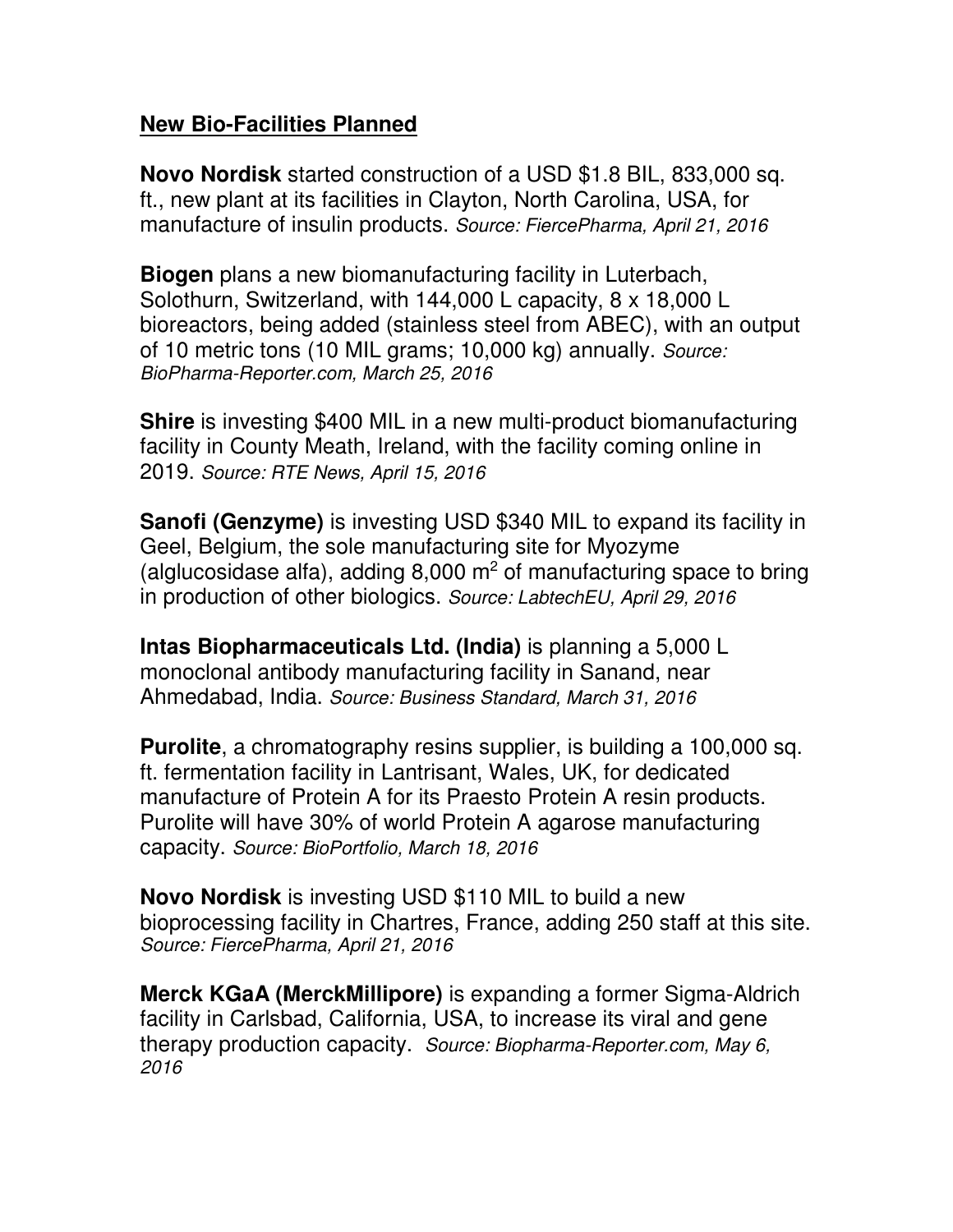**Pfizer** is investing USD \$21 MIL to expand biosimilar peg-filgrastim (biosimilar version of Amgen's Neulasta) manufacturing capacity in Thebarton, Australia, a bioprocessing facility it obtained through its acquisition of Hospira. *Source: Pharmacy Daily, Sept. 1, 2016*

**Virbac (Bridgeton, Missouri, USA)**, a veterinary vaccines manufacturer, is building a USD \$38 MIL expansion and 144 new jobs. *Source: FierceAnimalHealth, March 30, 2016*

**Vetter Pharma Fertigung GmbH** construction of a USD \$79 MIL, 89,000 sq. ft. additional building in Ravensburg, Germany, for assembly and filling of aseptic prefilled syringes. *Source: Pharmaceutical Outsourcing, March 23, 2016*

## **New Facilities Completed**

**Alvogen** opened its USD \$250 MIL, 127,000 sq. ft. biosimilars manufacturing and CMO facility in Vatnsmyri, Iceland. The facility has 12 x 1,000 L single-use bioreactors, plus downstream and fillfinish facilities. *Source: FiercePharma, May 2, 2016*

**Avid Bioservices (Tustin, California, USA)**, the CMO subsidiary of Peregine Pharmaceuticals, opened a new bioprocessing facility with 2,000 L single-use bioreactors, expected to support USD \$35-\$40 MIL expansion in CMO revenue/year. *Source: Street Insider, June 2, 2016*

**Johnson & Johnson** opened a new biotech/life science "hub" at Texas Medical Center (Houston, Texas, USA), with this part of the company's support of early-stage incubator programs. *Source: FierceBiotech, March 2, 2016*

**Merck KGaA (MerckMillipore)** opened a new membrane separation product manufacturing and R&D facility in Carrigtwohill, County Cork, Ireland, a USD \$62 MIL investment with 70 staff. *Source: Irish Examiner, April 20, 2016* 

**Merck KGaA (MerckMillipore)** added another 2,000 L Mobius single-use bioreactor at its Biodevelopment Center (CMO facility) in Martillac, France. *Source: Pharmaceutical Outsourcing, May 2, 2016*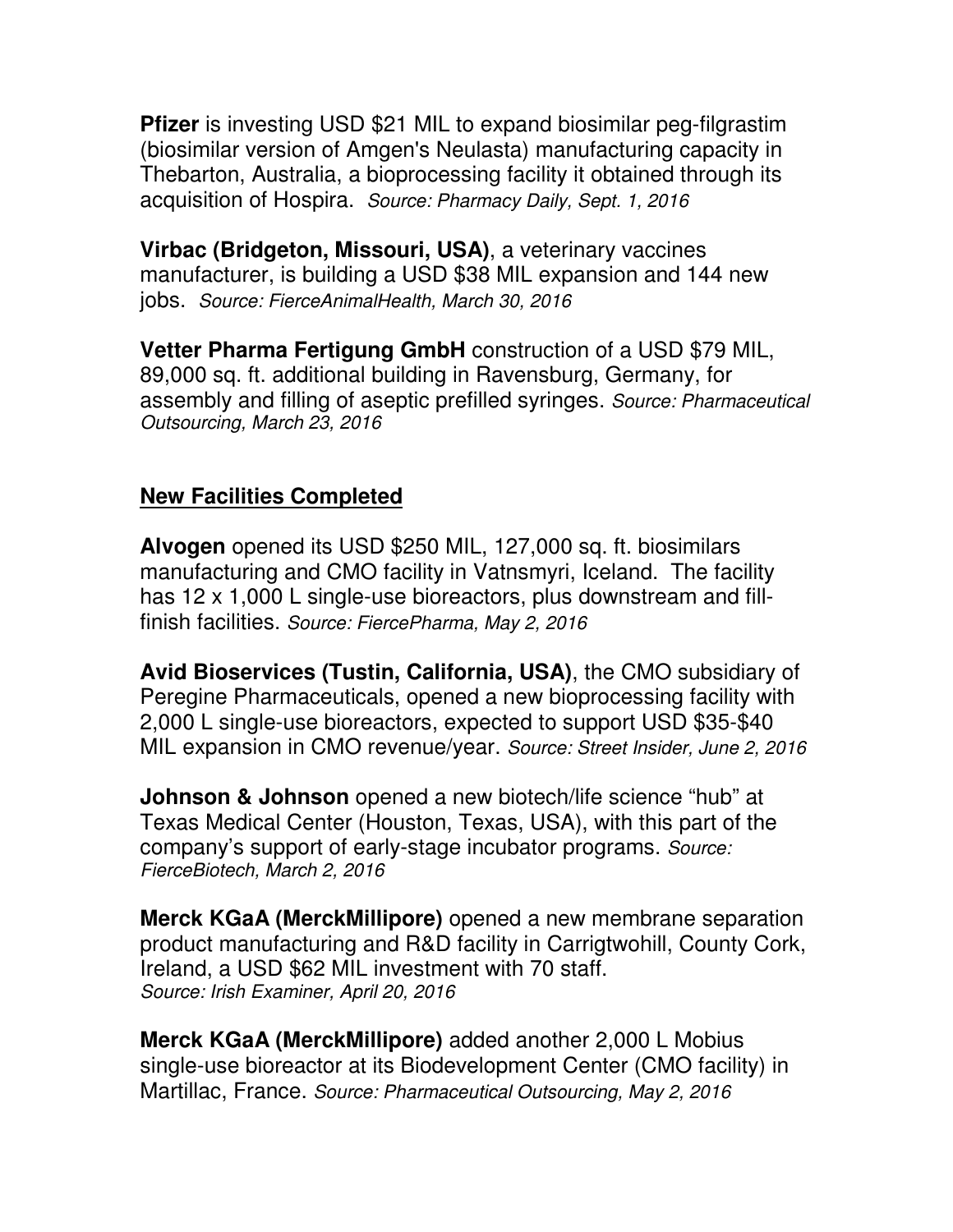**Hamni Science (S. Korea)** is building a 200,000 sq. meter drug and biopharma manufacturing facility in Yantai, Shandong province, China (PRC). *Source: FiercePharma, July 14 and Apr 14, 2016* 

**Shire Pharmaceuticals** leased from Cubist Pharmaceuticals over 177,000 sq. ft. of space in Lexington, MA. Shire now has over 1 MIL sq. ft. in the Boston area, rivaling that of other leading local biotech/pharma co.'s. *Source: Boston Business J., March 11, 2016*

**EMD Serono (MerckMillipore, Merck KGaA)** is investing USD \$12 MIL to add 30,000 sq. ft. to its biopharma R&D facility in Bellerica, Massachusetts, USA. *Source: PRNewswire, May 2, 2016*

## **BioINNOVATIONS**

**GE** licensed and will incorporate automation from Zenith Technologies in its KUBio modular facilities biomanufacturing facilities product lines. *Source: PR, Zenith Tech., April 5, 2016*

**Juno Therapeutics (Seattle, Washington, USA)** and **WuXi AppTec (China)** formed a collaboration, JW Biotechnology, adding Juno's CAR-T cellular therapies platform to WuXi services. *Source: BioPharma Dive, April 11, 2016*

## **Wrap-up BioNEWS**

**Amgen** formed a "strategic partnership" with Patheon, a large CMO, with both companies touting the flexibility of their agreement, including working on multiple products. *Source: Outsourcing-Pharma.com, March 15, 2016*

**Brammer Bio** is the new name for the merger of 2 CMOs, Brammer Biopharmaceuticals and Florida Biologix (Alachua, Florida, USA), with strengths including cell and gene therapies. *Source: PRNewswire, March 31, 2016*